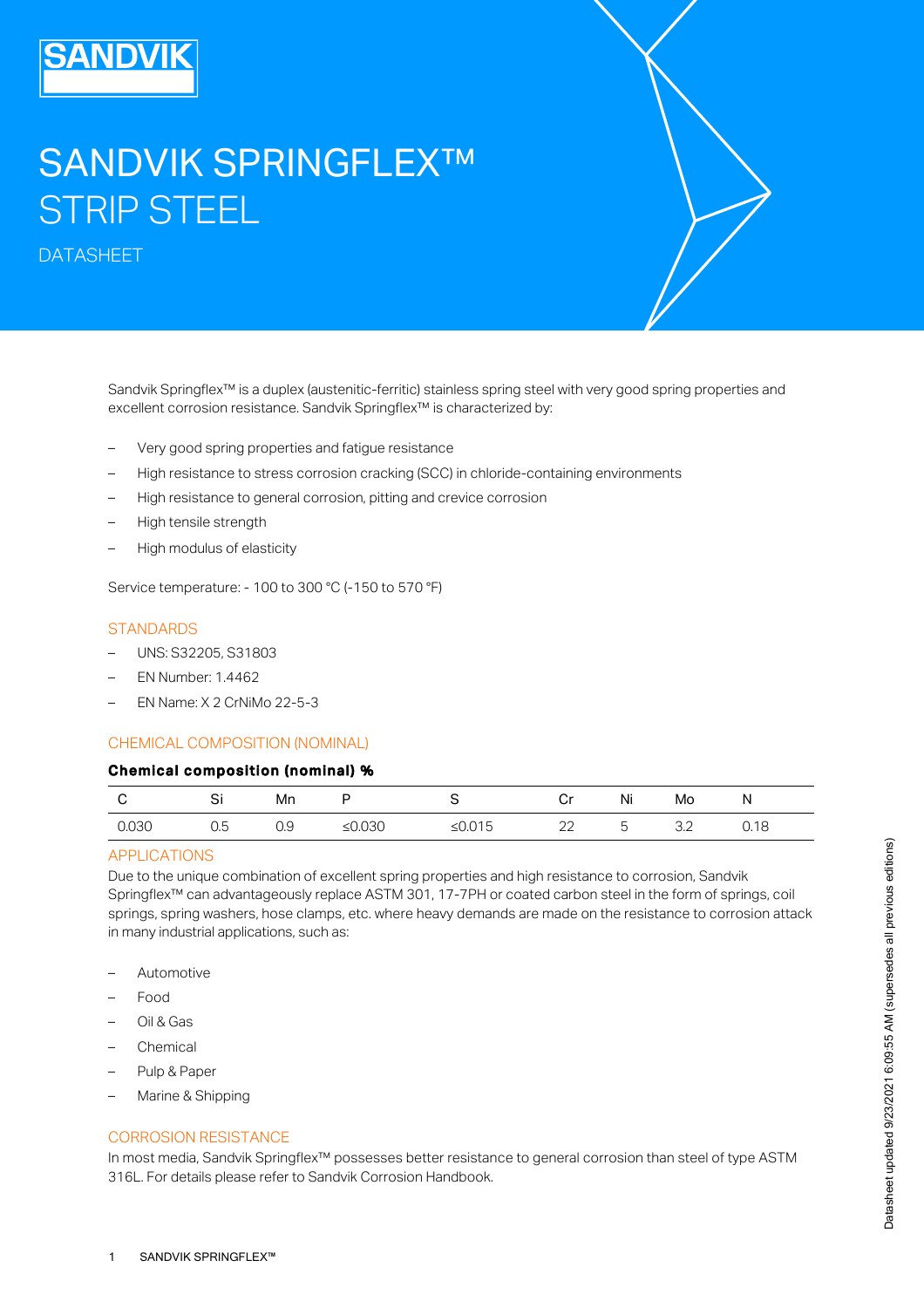# Pitting

The pitting resistance of stainless steel is determined primarily by its chromium and molybdenum contents, but also by its nitrogen content. A parameter for comparing the resistance of different steels to pitting is the PRE number (Pitting Resistance Equivalent).

The PRE is defined as, in weight-%:

PRE = % Cr + 3.3 x % Mo + 16 x % N

The PRE numbers for Sandvik Springflex™ and two standard materials are given in the following table.

| Grade              | % Cr | % Mo                     | % N                      | <b>PRE</b> |
|--------------------|------|--------------------------|--------------------------|------------|
| Sandvik Springflex | つつ   | 3.2                      | 0.18                     | >35        |
| ASTM 316L          |      | 22                       | $\overline{\phantom{0}}$ | Approx. 24 |
| ASTM 301/304       | 18   | $\overline{\phantom{a}}$ | $\overline{\phantom{0}}$ | Approx. 18 |

The ranking given by the PRE number has been confirmed in laboratory tests. This ranking can generally be used to predict the performance of an alloy in chloride containing environments.

Laboratory determinations of critical temperatures for the initiation of pitting (CPT) at different chloride contents are shown in figure 3. The chosen testing conditions have yielded results that agree closely with practical experience.

Sandvik Springflex™ can be used at considerably higher temperatures and chloride contents than ASTM 301/304 and ASTM 316 without pitting. It is, therefore, far more serviceable in chloride-bearing environments than standard austenitic steels.



Figure 3. CPT at varying concentrations of sodium chloride (potentiostatic determination at +300mV SCE), pH approx. 6.0.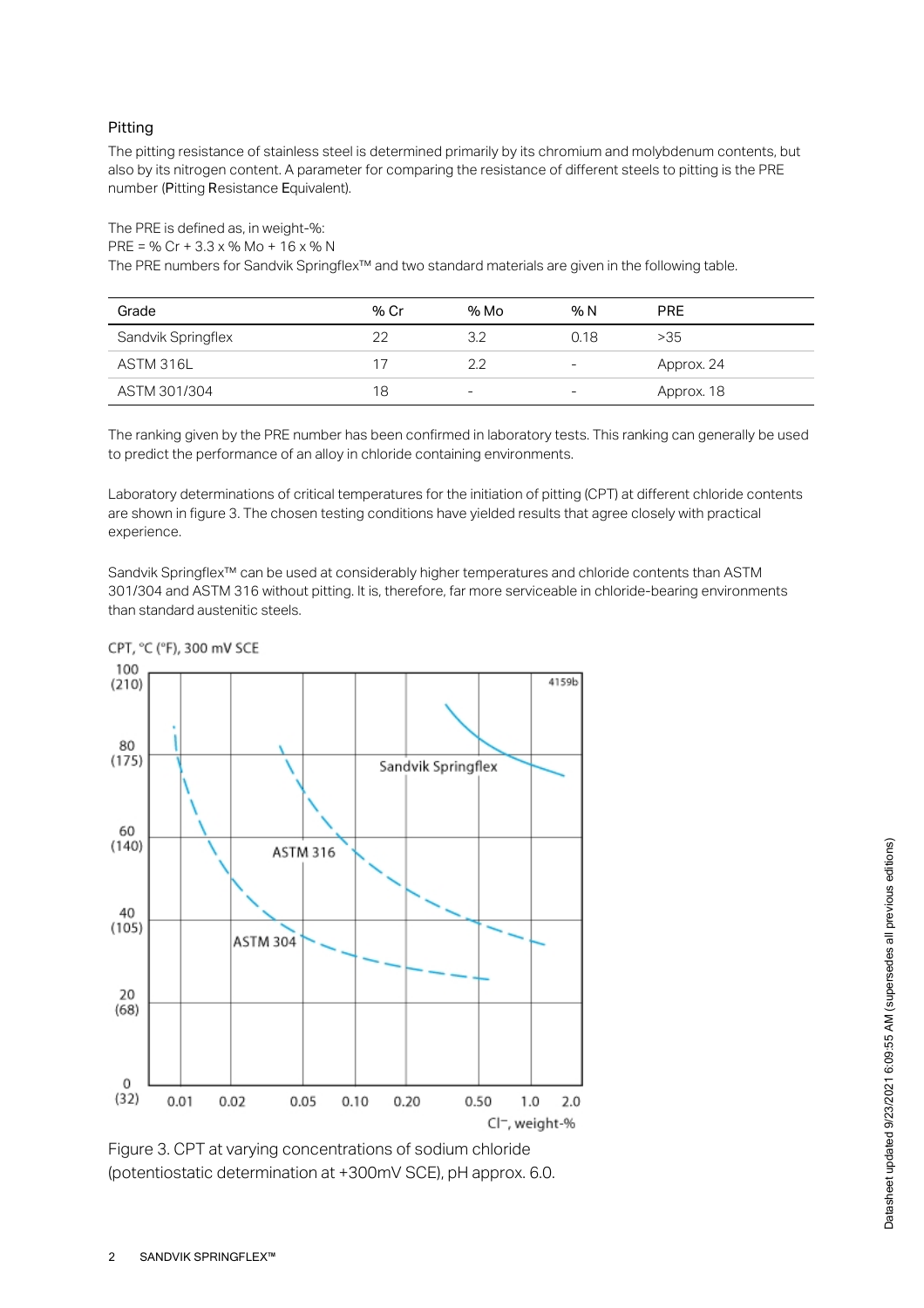

Figure 4. Neutral salt spray test according to ASTM B 117. Springs in the tempered condition were sprayed with neutral, 5 % by volume, salt solution at 35°C (95°F), pH 6.5 - 7.2. Inspections were carried out every 24 hours.

# Crevice corrosion

Crevice corrosion is a similar phenomenon as pitting corrosion, but occurs in crevices and cracks, e.g. between assembled parts or under deposits on the metal. Crevice corrosion often occurs at lower temperatures and at lower chloride contents than those necessary for pitting to occur. Resistance is influenced by the content of Cr, Mo and N, in the same way as pitting resistance. Sandvik Springflex™ offers considerable better resistance to crevice corrosion compared to standard austenitic steels like ASTM 301 (EN 1.4310) and ASTM 316L (EN 1.4404).

# Stress corrosion cracking

Standard austenitic steels of the ASTM 301/304 and ASTM 316L types are prone to stress corrosion cracking (SCC) in chloride-bearing solutions at temperatures above 60°C (140°F).

Duplex stainless steels are far less prone to this type of corrosion. Laboratory tests have shown the good resistance to stress corrosion cracking of Sandvik Springflex™. Results from these tests are presented in Figure 5. The diagram indicates the temperature-chloride range within which Sandvik Springflex™ shows superior resistance to SSCS compared with standard steels ASTM 301/304 and ASTM 316L.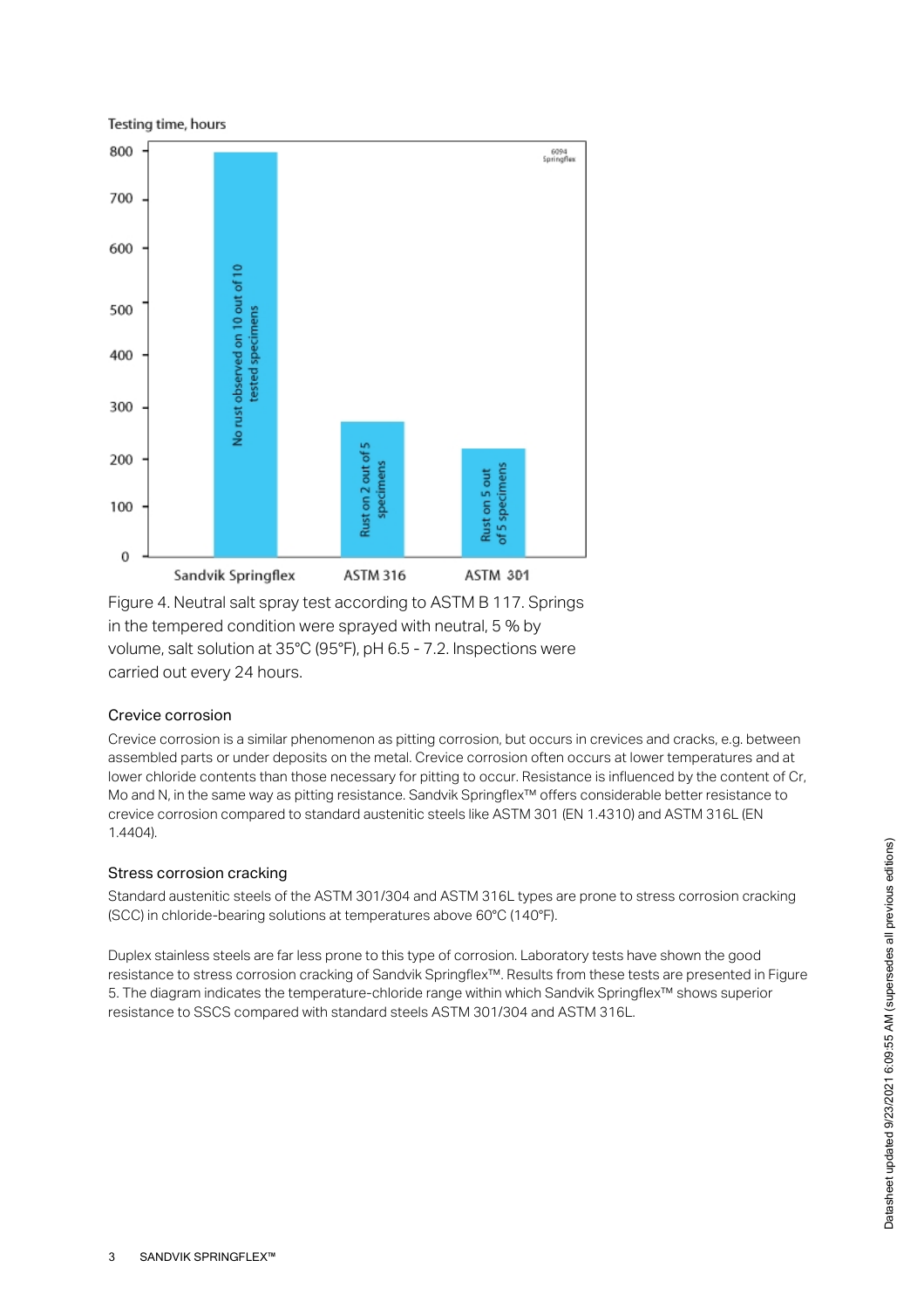

Figure 5. Resistance to stress corrosion cracking, laboratory results for Sandvik Springflex of constant load specimens loaded to 85% of the proof strength at the test temperature.

# BENDING

The values given below have been obtained by bending according to Swedish standard SS 11 26 26 method 3 (in a 90° V-block with a 25 mm die opening, a sample of 35 mm width, turned so that the burrs of the blanked edges face into the bend). They can be used as guidance for the smallest recommended bending radius.

| Nominal tensile strength, Rm | Thickness, t | Min. bending radius as function of thickness *) |                   |
|------------------------------|--------------|-------------------------------------------------|-------------------|
| MPa                          | mm           |                                                 | $^{\prime\prime}$ |
| 1300                         | 0.25         | $<$ 0.5 t                                       | 3 t               |
| 1300                         | 0.50         |                                                 | 4 t               |
| 1500                         | 0.25         |                                                 | 4 t               |
| 1500                         | 0.50         | 2 <sub>t</sub>                                  | 10t               |
| 1700                         | 0.25         | 1.5t                                            | 6.5t              |
| 1700                         | 0.50         | 3t                                              | 10t               |
| 1900                         | 0.25         | 2.5t                                            | 10 <sub>t</sub>   |

∗) ⊥ Bend transverse to the rolling direction

// Bend parallel to the rolling direction

## FORMS OF SUPPLY

Sandvik Springflex™ is supplied, as standard, in the cold rolled condition. Strip steel can be supplied in coils,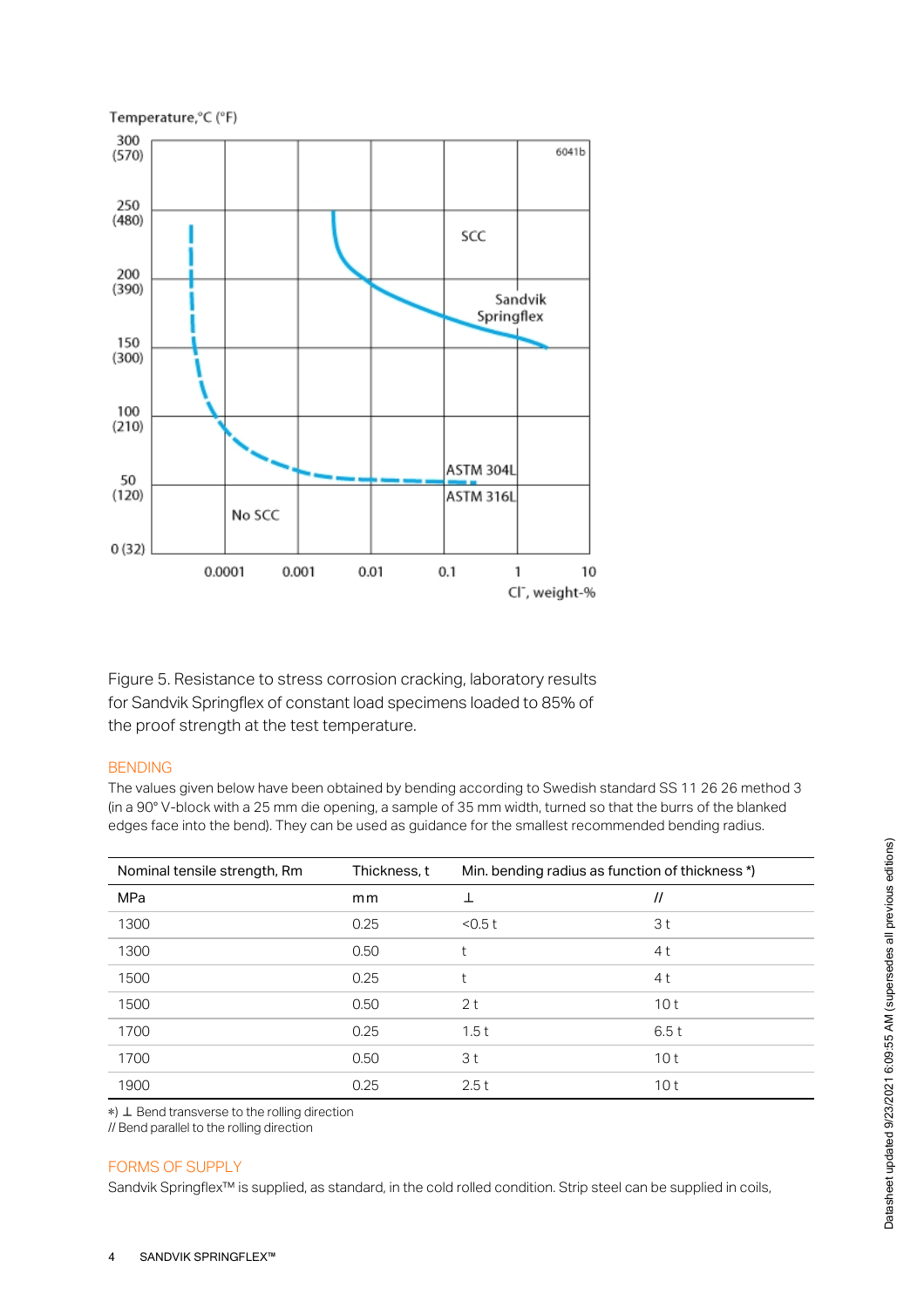bundles, on plastic spools or in lengths. The edges can be slit, deburred or smoothly rounded. Contact us for more information.

The following range of thicknesses and widths can be supplied as standard. Please contact Sandvik if other dimensions are required.

## DIMENSIONS

| Thickness, mm | Width, mm | Thickness, in   | Width, in  |
|---------------|-----------|-----------------|------------|
| $0.03 - 3.5*$ | $2 - 300$ | $0.0012 - 0.14$ | 0.079 - 12 |

\*Depending on requested tensile strength.

#### **Tolerances**

The thickness and width tolerances are +/- tolerances to the nominal size. The normal tolerance classes for most of our strip products are T2 and B1. Tighter tolerances as well as other tolerance limits can be offered upon request.

#### HEAT TREATMENT

The strength of cold rolled Sandvik Springflex™ can be increased by a tempering operation at 450°C (840°F) for 1 hour. An increase in tensile strength of approx. 200 to 350 MPa can be expected, depending on the initial cold rolled tensile strength. Further information on the nominal tempering effect can be seen under the "Mechanical properties" section. This heat treatment is also beneficial for relaxation and fatigue resistance.

Tempering is normally carried out after forming of the parts.

Tempering in open air furnaces gives a brownish oxide on the surface and can have a negative impact on the corrosion resistance. For applications where the corrosion resistance is critical, it is recommended to perform the tempering in protective gas, or to use parts in the untempered condition. Alternatively post-tempering treatment by pickling and/or tumbling can be performed. Contact Sandvik for further recommendations.

#### MECHANICAL PROPERTIES

## Static strength, nominal values

| Condition <sup>1)</sup> | Tensile strength, R <sub>m</sub> |     | Proof strength, Rpo.2a) |     | Elongation, A <sub>11.3</sub> |
|-------------------------|----------------------------------|-----|-------------------------|-----|-------------------------------|
|                         | MPa                              | ksi | MPa                     | ksi | $\%$                          |
| C                       | 1100                             | 160 | 1000                    | 145 | 18                            |
| <b>CT</b>               | 1200                             | 174 | 1150                    | 167 | 10                            |
| С                       | 1300                             | 188 | 1200                    | 174 | 5                             |
| <b>CT</b>               | 1500                             | 217 | 1450                    | 210 | $\overline{4}$                |
| C                       | 1500                             | 218 | 1375                    | 199 | $\overline{4}$                |
| <b>CT</b>               | 1700                             | 247 | 1650                    | 239 | 3                             |
| C                       | 1700                             | 247 | 1600                    | 232 | 3                             |
| <b>CT</b>               | 2000                             | 290 | 1950                    | 283 | 2                             |
| $\mathbb C$             | 1900                             | 276 | 1700                    | 247 | $\overline{2}$                |
| <b>CT</b>               | 2200                             | 319 | 2000                    | 290 | 2                             |

 $11 \text{ C}$  = Cold rolled, CT = Cold rolled and tempered, 450 °C (840 °F)/1h. Refer to section 'Heat treatment'.

a) R<sub>p0.2</sub> corresponds to 0.2% offset yield strength.

1 MPa = 1 N/mm 2

## Fatigue strength

Nominal values at 20 °C (68 °F) in a normal dry atmosphere. The fatigue limit is defined as the stress at which 50%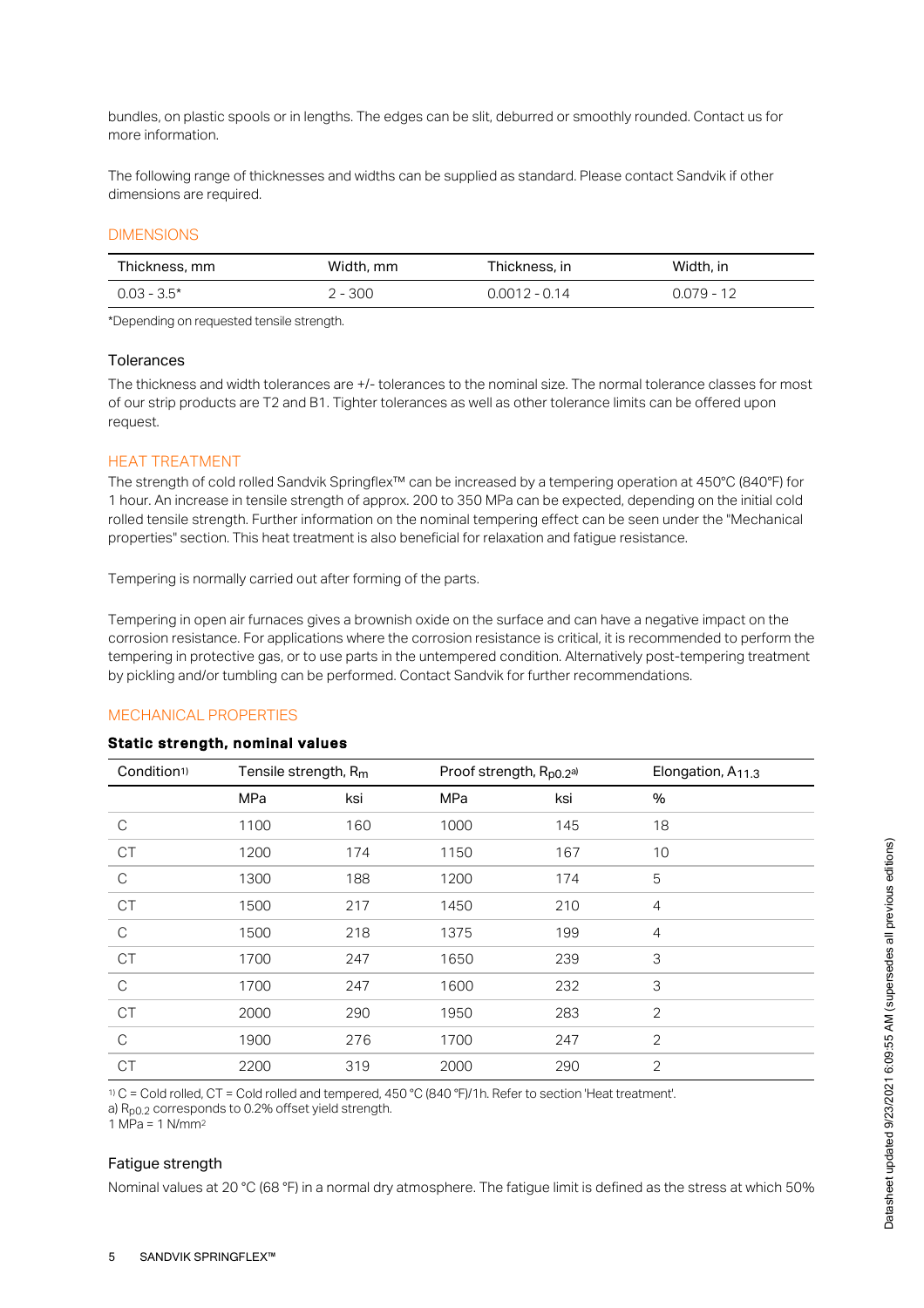of the specimens withstand a minimum of 2 million load cycles.

## Reversed bending stress

Average stress = 0 Bending transversal to rolling direction.



| Tensile strength, Rm | Fatigue limit | Tensile strength, Rm | Fatigue limit |
|----------------------|---------------|----------------------|---------------|
| MPa                  | MPa           | ksi                  | ksi           |
| 1600                 | ±615          | 232                  | ±89           |

\*Measured on strip in thickness 0.50 mm (0.020 in).

## Relaxation

Relaxation testing of Sandvik Springflex™ shows better relaxation properties than for austenitic grades at comparable tensile strength levels. The figure shows the relaxation (load loss) at room temperature as a function of time for Sandvik Springflex in the tempered condition compared to standard spring grades 17-7PH (EN 1.4568) and ASTM 301 (EN 1.4310). See figure 1.



Figure 1. Relaxation (load loss) at room temperature as a function of time. Sandvik Springflex compared to 17-7PH and ASTM 301.

# PHYSICAL PROPERTIES

The values refer to cold rolled material, at a temperature of 20°C (68°F) unless otherwise stated.

Density  $7.8$  g/cm $3$  (0.28 lb/in $3$ )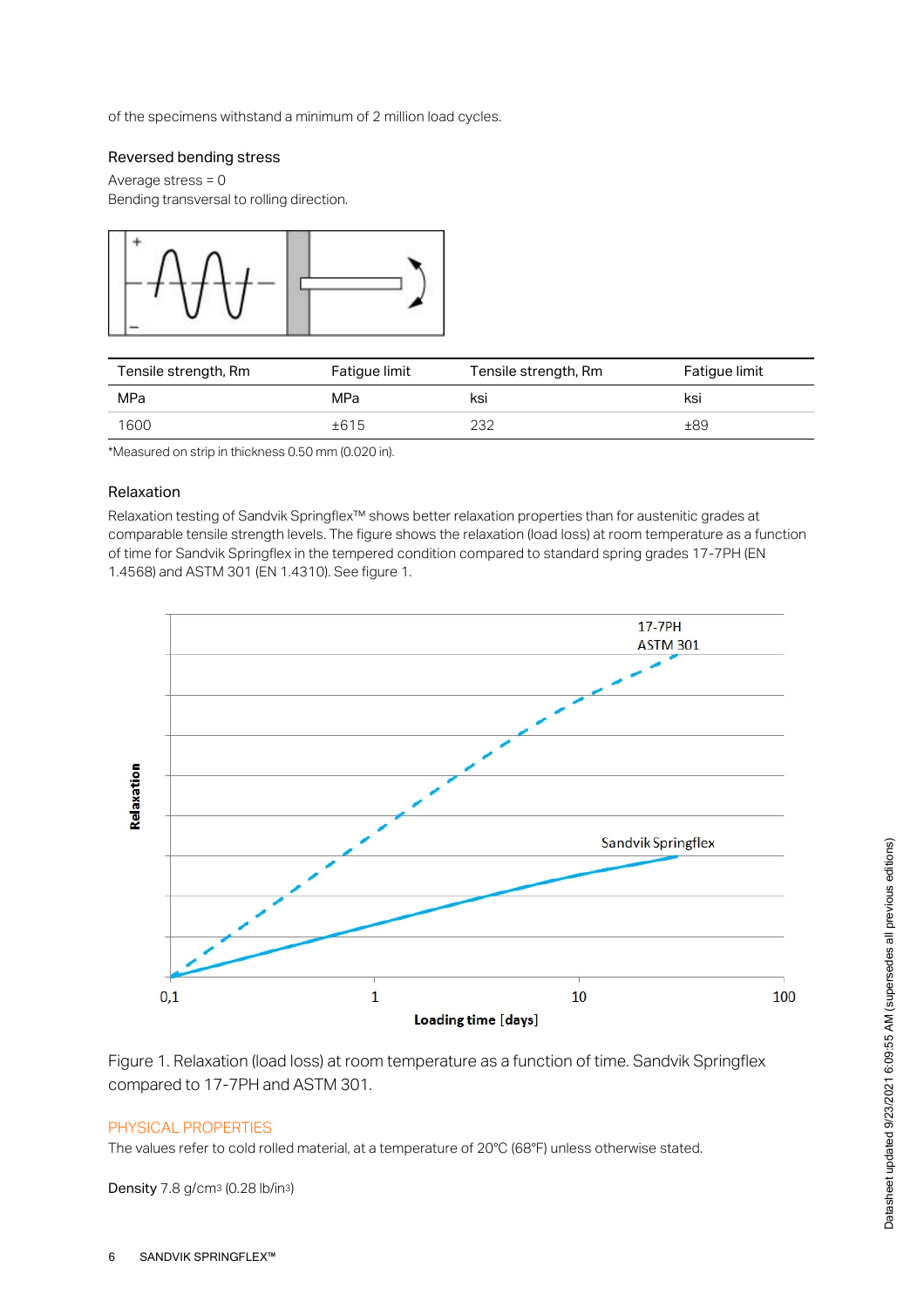## Thermal conductivity

| Temperature, °C | W/m °C | Temperature, °F | Btu/ft h °F |
|-----------------|--------|-----------------|-------------|
| 2C              | 14     | 68              |             |
| 100             | 16     | 200             |             |
| 300             | 19     | 600             |             |

## Specific heat capacity

500 J/kg °C (in the temperature range 50 – 100°C)

## Thermal expansion mean values in temperature ranges (x10-6)

| Temperature, °C | per °C | Temperature, °F | per °F |
|-----------------|--------|-----------------|--------|
| $20 - 100$      | 13     | 68 - 200        |        |
| 20 - 200        | 13.5   | 68 - 400        | 7.5    |
| 20 - 300        | 14     | 68 - 550        | ర      |

# Resistivity

| Temperature, °C | μΩm     | Temperature, °F | $\mu$ $\Omega$ inch |
|-----------------|---------|-----------------|---------------------|
| 20              | 0.74    | 68              | 29                  |
| 100             | 0.85    | 200             | 33                  |
| 200             | 0.96    | 400             | 38                  |
| 300             | $1.0 -$ | 600             | 40                  |

## Modulus of elasticity

Cold rolled, C: approx. 200 000 MPa (29 000 ksi) Cold rolled and tempered, CT: approx. 210 000 MPa (30 400 ksi)

For cold rolled and tempered condition, the modulus of elasticity shows a high and almost constant value up to loads of about 70% of the yield strength, as shown in figure 2. For comparison, similar values for grades 17-7PH (EN 1.4568) and ASTM 301 (EN 1.4310) spring steels are added.